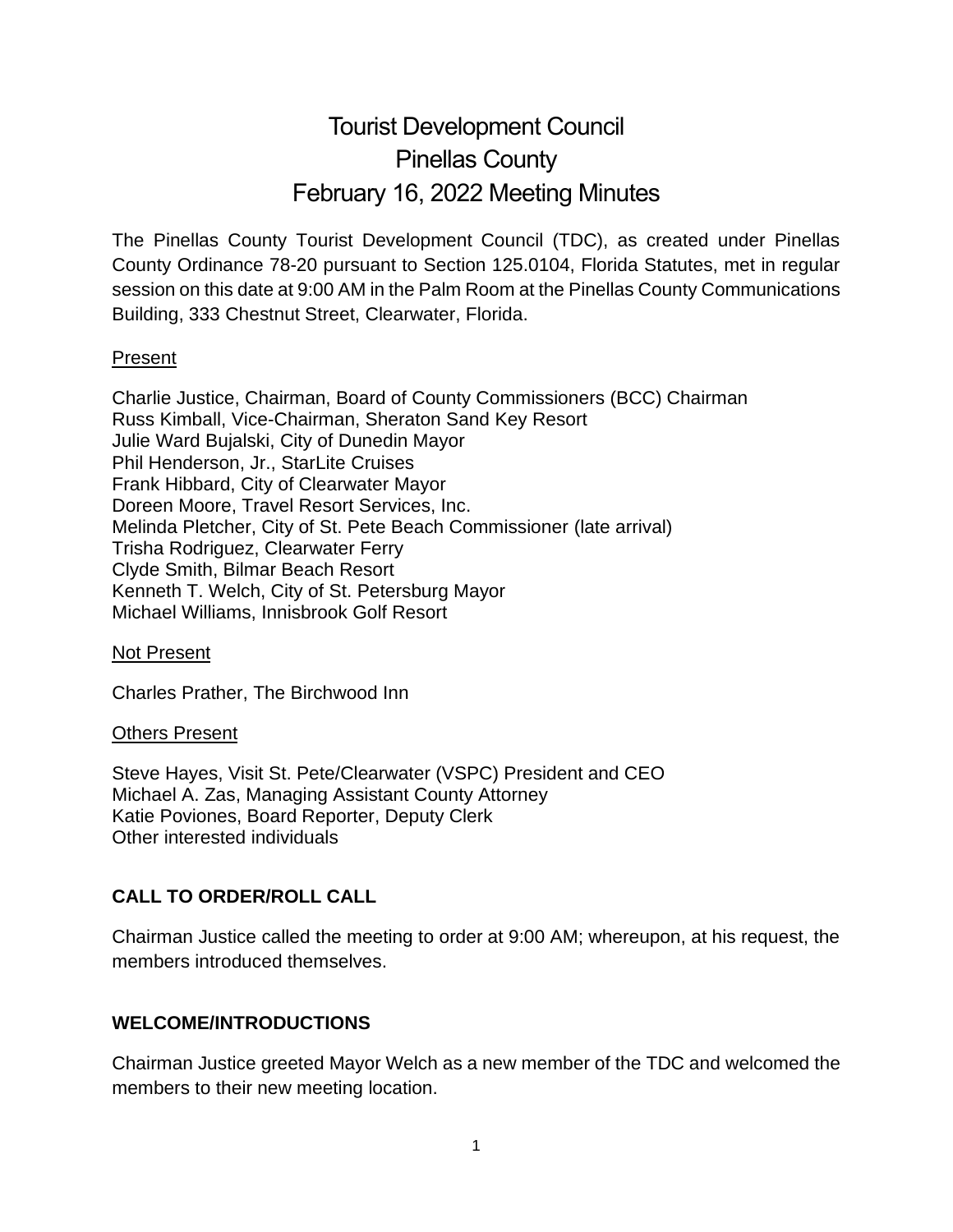## **CHAIRMAN COMMENTS – NONE**

#### **MINUTES OF THE JANUARY 20, 2022 REGULAR MEETING**

Ms. Rodriguez made a motion, which was seconded by Mayor Hibbard and carried unanimously, that the minutes of the January 20 meeting be approved.

#### **PUBLIC COMMENTS**

No one responded to the Chairman's call for public comment.

*Ms. Pletcher arrived at 9:07 AM.*

#### **INDUSTRY PRESENTATIONS**

#### Woodson African American Museum of Florida

Following opening comments by Mr. Hayes, the Executive Director of the Dr. Carter G. Woodson African American Museum, Terri Lipsey Scott, referred to a PowerPoint presentation and discussed the history of the museum. She related that she hopes to intrigue interest among the members to help create the first ever African-American museum in Florida to be designed and built from the ground up; that the renderings of the proposed 30,500-square-foot museum include multifactional purposes such as a justice center, galleries, event space, and a healing garden, among other areas; and that work is being done through the state legislature to secure an opportunity to receive a \$5 million appropriation.

Pinellas Community Foundation CEO Duggan Cooley indicated that the Pinellas Community Foundation is working with the museum staff to assist with their capital campaign; that the total campaign budget of \$26.5 million includes the design and construction of the building, an endowment for programming and staff, and funds for the first three years of operational costs at the museum to allow for internal growth as needed; and that an active campaign committee has raised approximately \$2.8 million in private fundraising.

Mr. Cooley noted that a partnership with the City of St. Petersburg provided the campaign with five-and-a-half acres of land for the museum, as well as a million dollar fund to begin; and that the sources of unanticipated funds are estimated to be \$9 million from governments of various types, \$9 million from corporations around the country, \$5.5 million from individuals, and \$3 million from foundations; whereupon, Ms. Scott related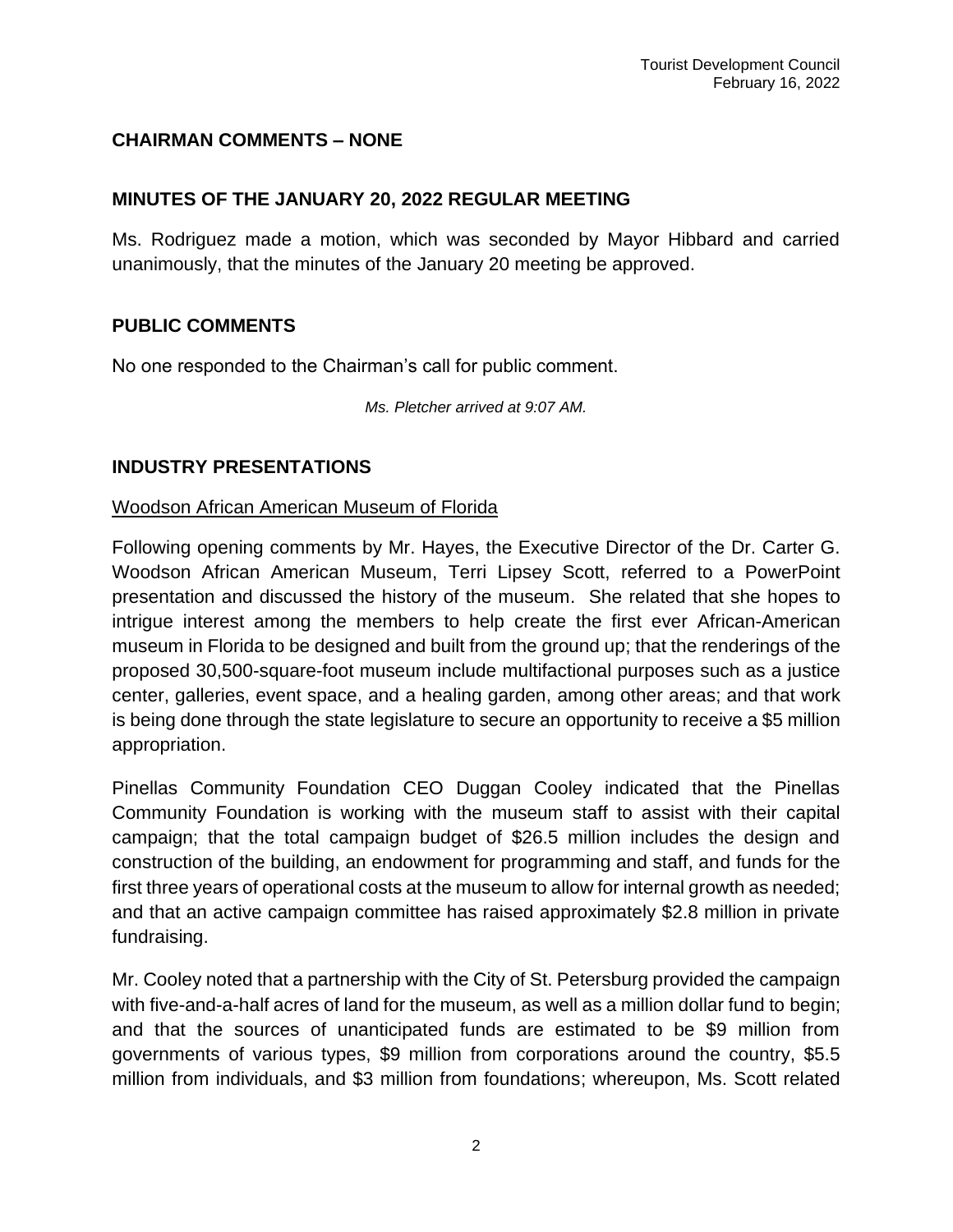that design architect Mario Gooden will partner with local architect Jason Jenson from Walker Warner Architects for the design and construction of the museum.

Mayor Welch remarked that the campaign is a priority for the City of St. Petersburg; and that he hopes that the TDC will choose to support the effort going forward.

In response to a query by Mayor Bujalski, Mr. Hayes explained that some adjustments in the language of the capital program guidelines were made following dialogue at a previous Board meeting; that there will be discussion at the next TDC meeting regarding the guidelines and suggestions for improvement; and that the capital program may resume accepting applications for funding as early as summer of 2022 following the BCC's approval of the program guidelines, and Ms. Scott and Mr. Cooley provided input.

#### Destination Analysts Research Update

Destination Analysts (DA) Founder and Managing Director Dave Bratton conducted a PowerPoint presentation and provided updates and statistical data regarding current traveler sentiment, St. Pete-Clearwater's annual visitor profile and economic impact study, a website user and conversion study, and a brand perception study. He highlighted the following information:

- The percentage of travelers who feel confident or very confident that they can travel safely at this time is at 52%.
- People are more excited and willing to travel than they have been since the beginning of the pandemic, and they feel safer doing so.
- The most desired destination types for travelers are beach locations and resorts, and the most desired domestic destination is Florida.
- Pinellas County welcomed almost 15 million visitors, who collectively spent \$5.5 million during their trips in 2021, supporting over 91,000 jobs and \$2.9 billion in visitor industry payroll.
- Of the visitors surveyed, 99.6% of them expressed that they were satisfied with their experience and 60.8% reported residing outside of Florida.
- Based on more than 1.4 million website users to the VPSC website, 27,502 trips to the area were generated, resulting in over \$60 million in visitor spending and 225,270 room nights. In total, each website user was valued at \$46.97 resulting in a total over \$65 million in total economic impact produced by the website.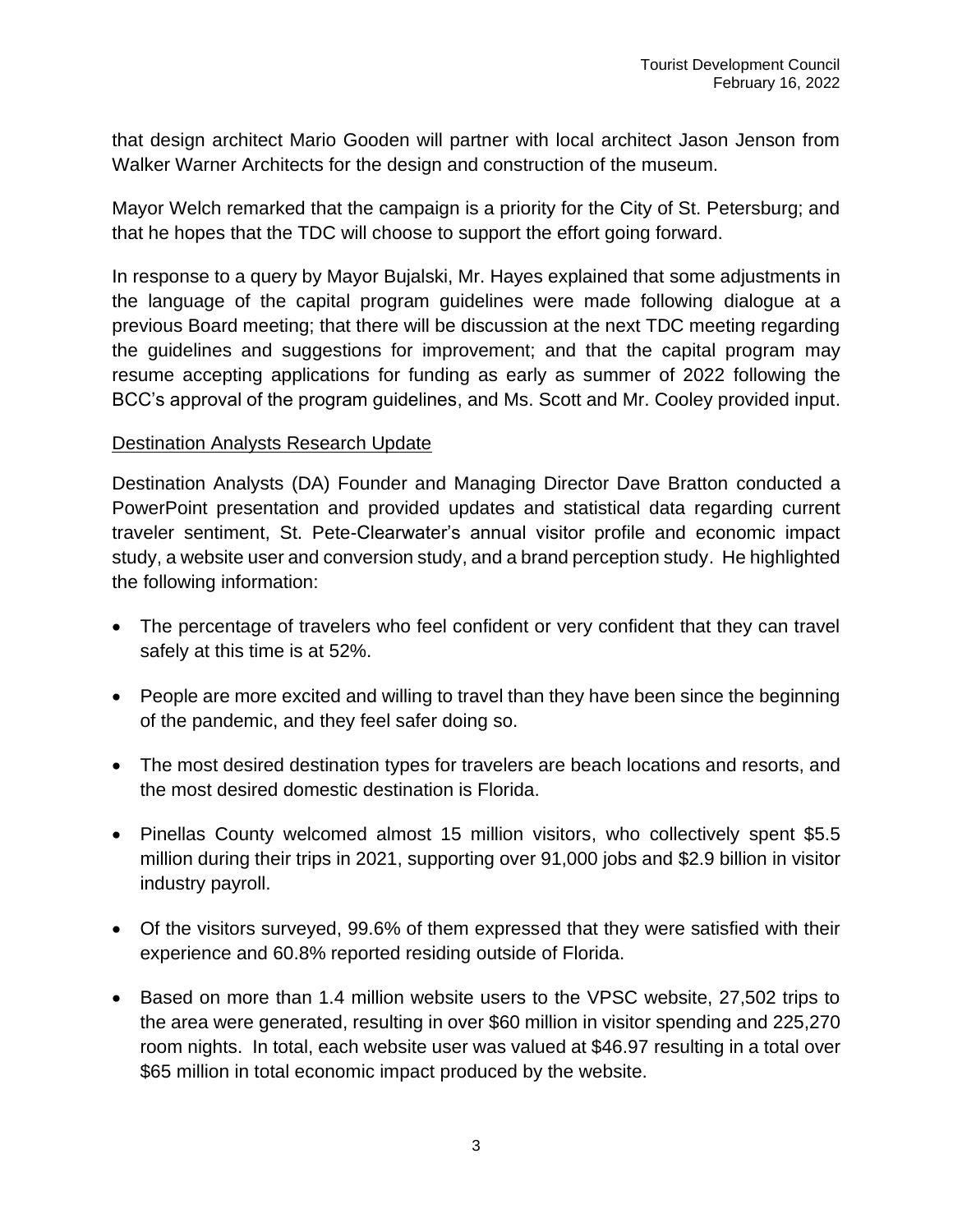- 77% of those surveyed found St. Pete/Clearwater to be an appealing destination and it is most commonly selected as the best location for great value, beaches, outdoor recreation, museums, mature travelers, and scenic beauty.
- Overall, travelers valued COVID-19 health and safety protocols as an important destination attribute but rated St. Pete/Clearwater's protective procedures as poor or not as good.

In response to queries by the members, Mr. Bratton related that while the survey found 20% to 30% of travelers felt that inflation is keeping them from traveling, many people are doing very well financially; that he speculates that St. Pete/Clearwater's association with Florida may have influenced travelers to rate the destination's COVID-19 protocols poorly; that his team tried their best to survey a representative sample that reflects the overall population; and that the data can be reweighted if it does not represent what it should.

Responding to queries by the members, Mr. Hayes conveyed that the findings of the studies are being used by VSPC's strategic planning group and marketing partners; that VSPC's European marketing partners and Visit Florida might have data to substantiate traveler sentiment in the international market; that DA may have a database that can infiltrate international markets to ask the same questions as those posed in the domestic studies; and that information regarding the meetings and conventions market could be obtained from partners like DA or Norstar.

During discussion, Mr. Hayes noted that the studies will be repeated each year to gain valuable information regarding how St. Pete/Clearwater is perceived; that the studies will serve as a baseline to evaluate the market impacts of changes made by VSPC; and that the results will assist in developing priorities within the budget by identifying what markets and tools need to be emphasized.

*Ms. Moore left the meeting at 10:26 AM.*

## **ELITE EVENT GUIDELINES APPROVAL**

Mr. Hayes indicated that the members should have received documents detailing the changes to the Elite Event guidelines as discussed in previous meetings; and that one additional proposed change is an adjustment of the maximum funding level for Category Four events from \$25,000 to \$20,000.

Responding to queries by Mayor Welch, Mr. Hayes clarified that the decrease in potential funding for Category Four events is to facilitate a \$5,000 step between each Category of